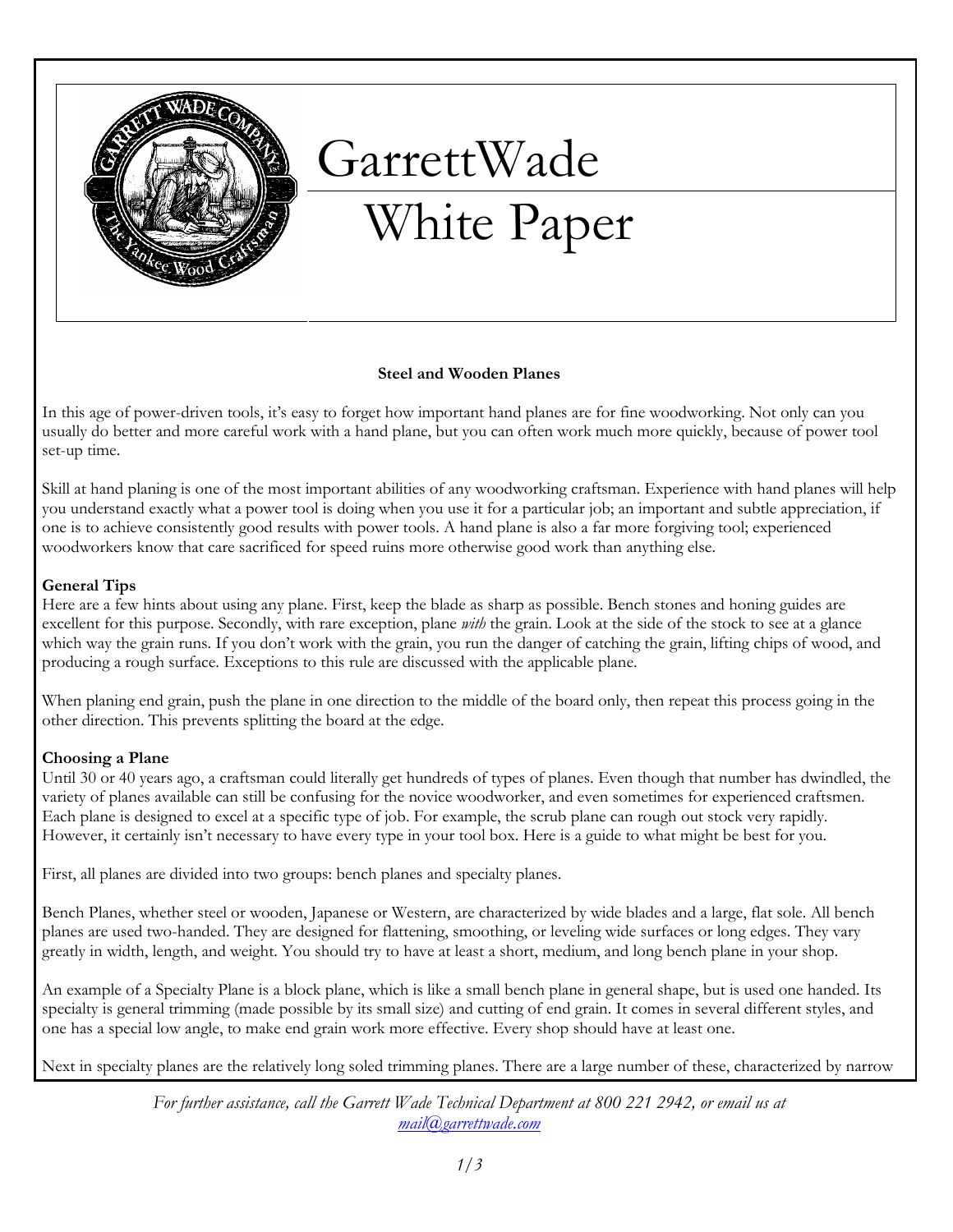blades extending the full width of the sole. Bullnose planes are the shortest version of this style, and shoulder planes are the longest. They are used for a multitude of purposes, and are extremely useful. We recommend having a minimum of two, of varying lengths and blade widths.

Rabbeting planes are also specialty planes, and resemble bench planes in general size, except they have a blade that covers the full width of the sole and may have a fence. We recommend purchasing this kind of plane as the need arises.

Spokeshaves are also specialty planes. There are two basic types—round face and flat face—as well as a number of special shapes. You should have at least one flat face spokeshave and one round faced spokeshave in your shop, or perhaps two round faced spokeshaves of varying radii. Purchase of the specialty spokeshaves can wait until you need them for a particular job.

Next are special function planes, like the side rabbet plane and the routers. These perform a particular shaping or trimming function that no other plane can, and are invaluable when you need them.

There are also miscellaneous small trimming planes, such as palm planes, and various brass planes. The variety is extensive, and you are likely to use them frequently for one job or another. We recommend having one or two in your shop.

Last but certainly not least, are the multi-cutter planes. These old-fashioned type planes had their heyday in moulding, edge decoration work, and joint making before the advent of the electric, high speed router. These are particularly expensive tools and are certainly not for everyone. However, for those who love to hear a plane iron sing as it cuts, these planes have a special value.

# Care of Planes

By using a modest amount of common sense, your planes will last a lifetime (and more). Be careful not to drop a steel plane, as the casting may crack or break. Also, keep a light coating of oil on the unplated surfaces, to prevent rust spots and stains (from the natural acids on your hands). In general, try to avoid denting the soles of your wooden planes; however, a minor dent or two over the lifetime of the plane will not affect its function.

If the sole of a wooden plane becomes slightly warped due to occasional humidity changes, don't be alarmed; simply reflatten it by taking a few very light passes over your jointer. However, if you live in a climate where there are regular extremes of humidity, we recommend storing your wooden planes in a closed container with a desiccant, to keep the humidity stable. This will help keep the plane body from continuously changing shape.

#### Sharpening Plane Irons

There are two steps to putting a proper edge on any plane iron: grinding (shaping) the edge and honing. Grinding may be required when the edge has developed a nick or become thick due to frequent honing, or when the bevel has become rounded due to rocking on the oilstone. To avoid drawing the temper out of the edge by excessive heat buildup when grinding, it's best to use a variable speed grinder and cool running aluminum oxide wheels (white and pink).

The corner edge for a bench plane, when used for rough coarse work, can be rounded slightly by  $1/64$ " to  $1/32$ ". For more general work, a square edge with the sharpness just very gently off on the corners is preferred. For jointing, the entire edge must be absolutely square.

Approach the grindstone with the edge radially. Using a gentle pressure, pass the edge back and forth across the face of the stone. After you have shaped the edge, grind the bevel to 25 degrees. A bevel of slightly less than 25 degrees may be used, but only for soft woods. Again, work back and forth, using even pressure along the blade. The bevel must be ground absolutely flat (a slight concavity produced by the grindstone is fine).

After you have finished grinding, you must hone the edge. The edge produced by a grindstone, although properly shaped, will be too crude for fine work. You will probably hone the edge many times before it becomes necessary to grind it again.

It's a good idea to clean the stone first with a few drops of oil and a clean cloth or, if it is a waterstone, to wash it off with clean

For further assistance, call the Garrett Wade Technical Department at 800 221 2942, or email us at mail@garrettwade.com